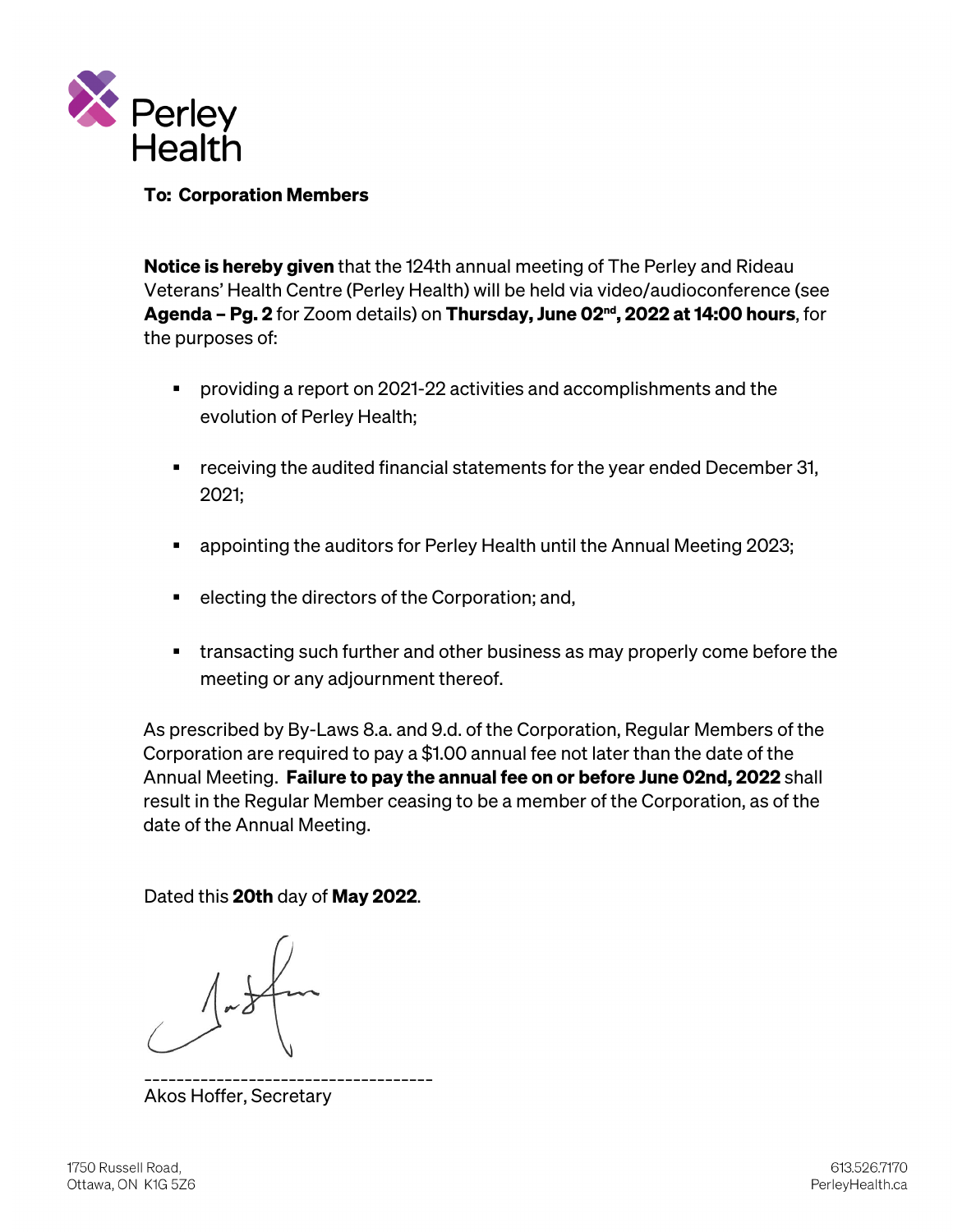

# The 124th Annual Meeting of The Perley and Rideau Veterans' Health Centre (Perley Health) to be held via video/audioconference\* on Thursday, June 02nd, 2022 at 14:00 Hours

# **AGENDA**

- 1. WELCOME Akos Hoffer
- 2. MINUTES Margaret Tansey

To approve the minutes of the 123rd Annual Meeting of the Corporation held on Thursday, June 03rd, 2021 (Attachment #1)

- 3. BUSINESS ARISING FROM THE MINUTES
- 4. REPORT OF THE CHAIR Margaret Tansey

The Chair will provide a report on 2021-22 activities and accomplishments and the evolution of Perley Health.

5. REPORT OF THE CHIEF MEDICAL OFFICER – Dr. Benoit Robert

The Chief Medical Officer will provide a report on 2021 medical services at Perley Health.

6. REPORT OF THE TREASURER – Joe Lund

The Treasurer will provide highlights from the 2021 audited financial statements and respond to any questions.

7. APPOINTMENT OF AUDITORS – Joe Lund

The Treasurer will request approval of Deloitte as the auditors until the Annual Meeting 2023.

…/2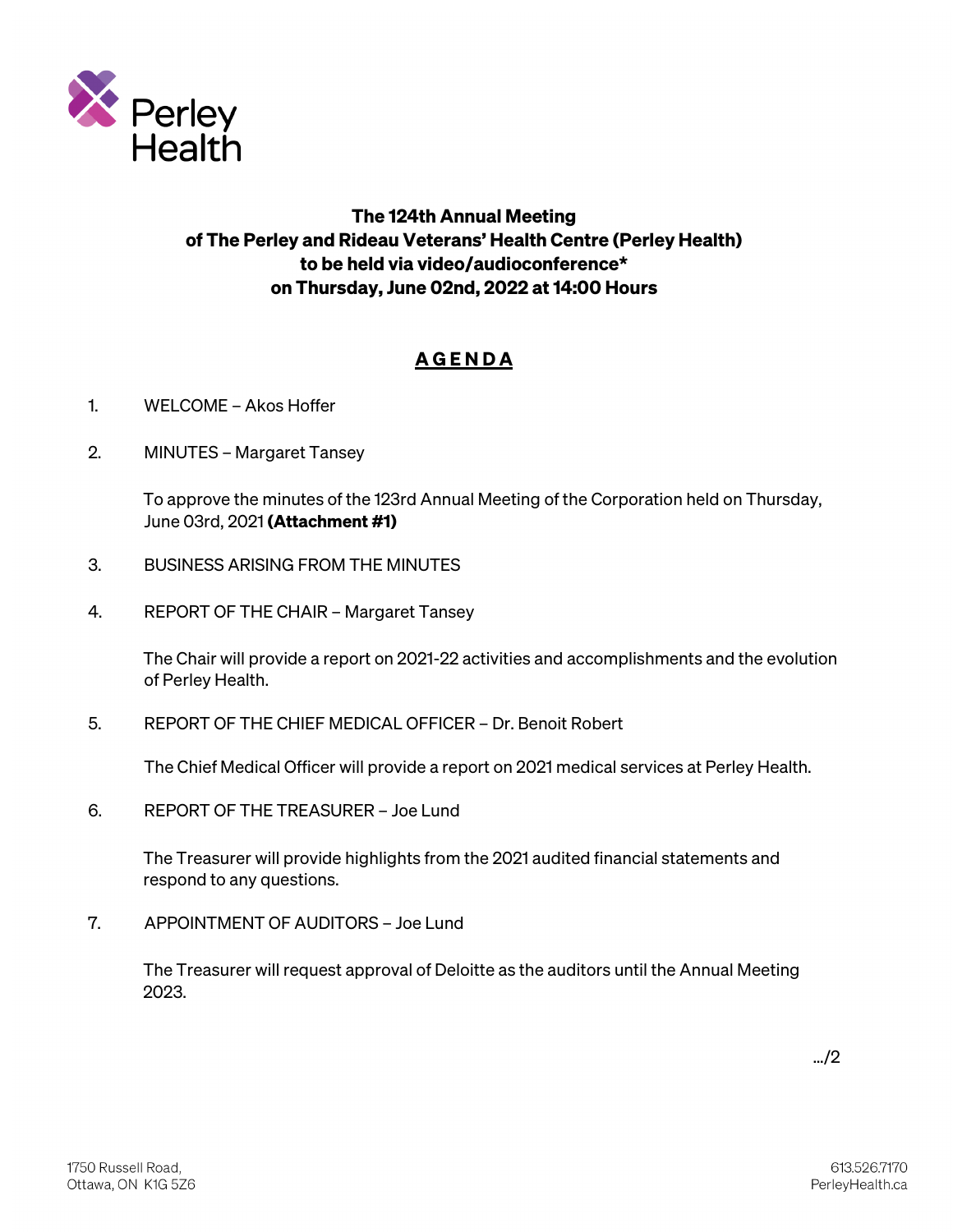*Corporation Annual Meeting June 02nd, 2022 Page 2 of 2*

# 8. ADOPTION OF REPORTS

To move the adoption of the Reports of the Chair of the Board, the Chief Medical Officer, and the Treasurer.

- 9. ELECTION OF DIRECTORS Mary Dawson
- 10. RECOGNITION OF SERVICE
- 11. ANY OTHER RELEVANT BUSINESS
- 12. ADJOURNMENT

Due to the COVID-19 restrictions, this meeting will be held virtually via the following coordinates:

Join Zoom Meeting: <https://zoom.us/j/94074468732?pwd=OGpwMkVHaDVmalFJQU9hNmdCYkJ4QT09>

Meeting ID: 940 7446 8732 Passcode: 166009 One tap mobile +14388097799,,94074468732#,,,,\*166009# Canada +15873281099,,94074468732#,,,,\*166009# Canada

Dial by your location +1 438 809 7799 Canada +1 587 328 1099 Canada +1 647 374 4685 Canada +1 647 558 0588 Canada +1 778 907 2071 Canada +1 780 666 0144 Canada +1 204 272 7920 Canada 855 703 8985 Canada Toll-free Meeting ID: 940 7446 8732 Passcode: 166009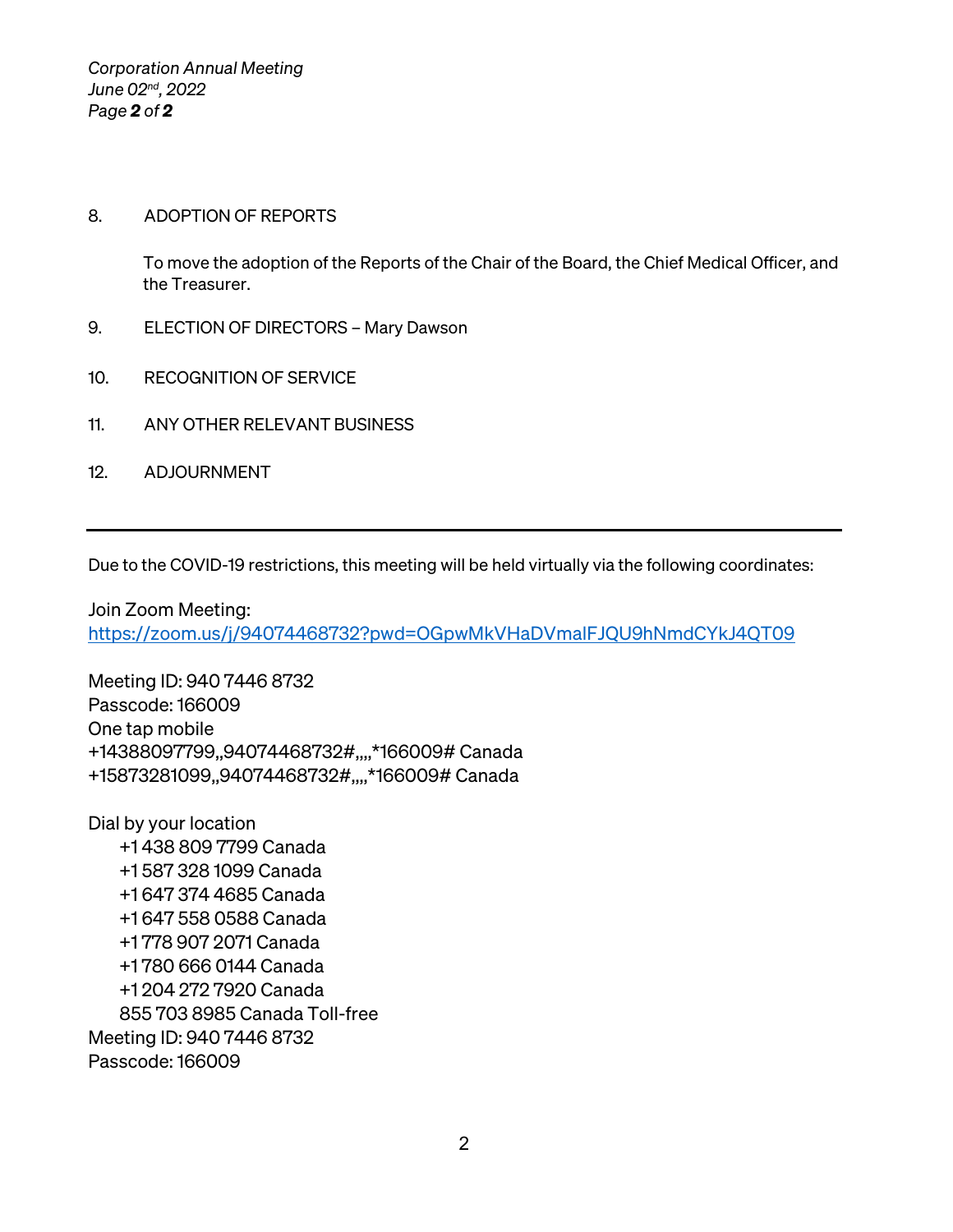# **MINUTES OF THE 123RD ANNUAL MEETING OF THE PERLEY AND RIDEAU VETERANS' HEALTH CENTRE HELD ON THURSDAY, JUNE 03, 2021 AT 14H00 VIA ZOOM**

| <b>PRESENT:</b> | Kris Birchard, Chair | Guy Levesque           |
|-----------------|----------------------|------------------------|
|                 | Ron Buck             | Sharon Levine          |
|                 | Lloyd Campbell       | Joe Lund               |
|                 | Cathy Danbrook       | <b>Terry McEwan</b>    |
|                 | Mary Dawson          | Louise Siew            |
|                 | <b>Bill Dickie</b>   | Gordon Stock           |
|                 | Mike Jeffery         | <b>Margaret Tansey</b> |
|                 | Akos Hoffer          | David Walden           |
|                 | Mary Ann Lamb        |                        |

#### **ALSO ATTENDING:** 9 Members; 9 Guests

#### **21/01 WELCOME**

Akos Hoffer, Secretary and CEO extended welcome to all. He explained that Members of the Corporation are entitled to vote at this meeting and asked that they state their name for the record when Moving or Seconding a Motion. He advised that Silence Procedure would be utilized for voting purposes and that anyone Opposed to a Motion should unmute their microphone in order to state their Opposition. He introduced K. Birchard, Chair who thanked everyone for attending.

#### **21/02 MINUTES**

It was MOVED by R. Buck and SECONDED by B. Dickie that the minutes of the 122<sup>nd</sup> meeting of The Perley and Rideau Veterans' Health Centre held on Thursday, June 04<sup>th</sup>, 2020 be approved as distributed.

# **CARRIED**

#### **21/03 BUSINESS ARISING FROM THE MINUTES**

There is no business arising from the minutes.

## **21/04 REPORT OF THE CHAIR**

The Chair's report was provided by K. Birchard, and received.

#### **21/05 REPORT OF THE CHIEF MEDICAL OFFICER**

The Medical Director's report was presented by Dr. B. Robert, and received.

#### **21/06 REPORT OF THE TREASURER**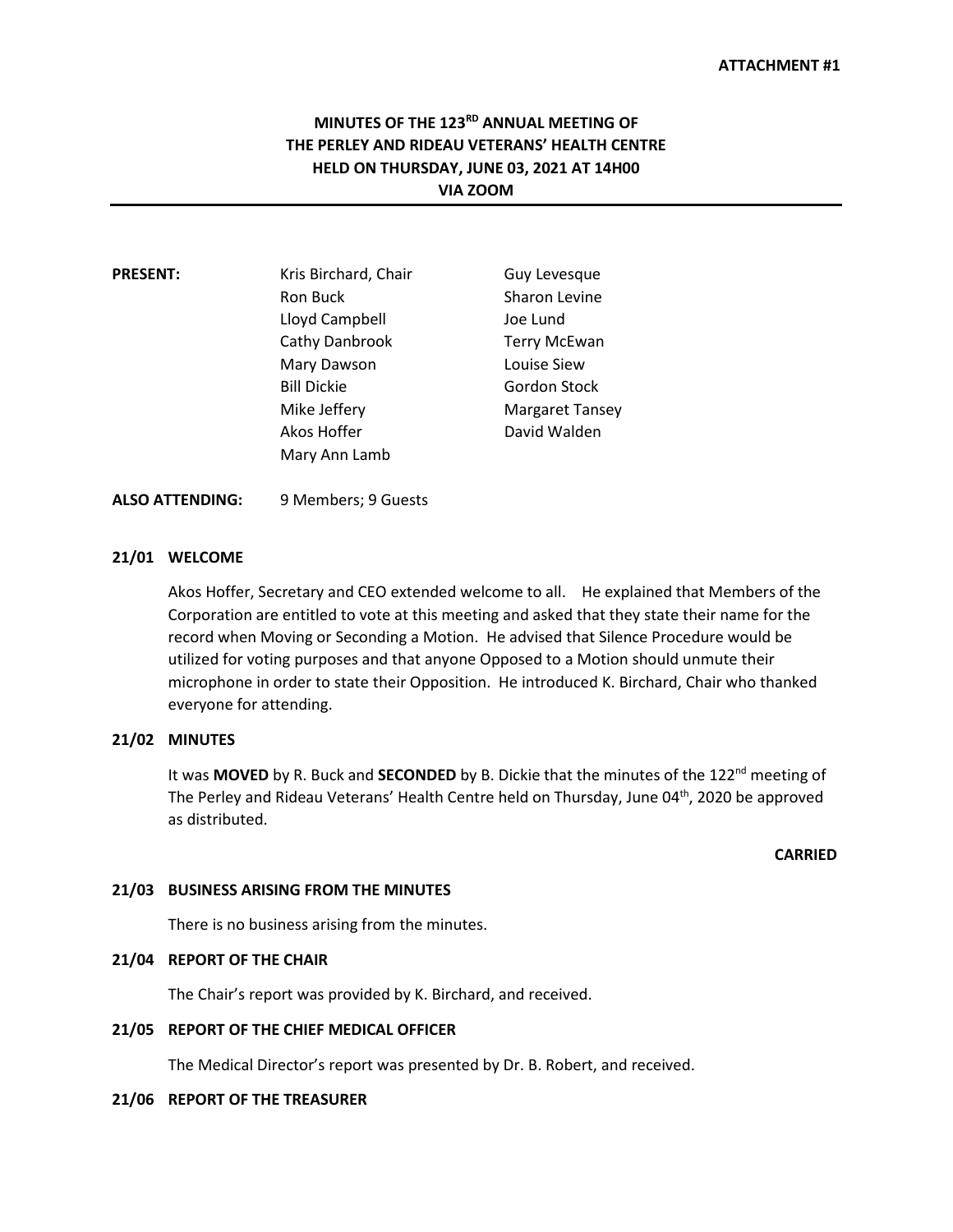The *Financial Statements of The Perley and Rideau Veterans' Health Centre December 31, 2020*  were shared virtually. J. Lund, Treasurer provided highlights from the statements noting that the statements were prepared in keeping with generally accepted accounting principles. He also reported that the auditor had issued an unqualified opinion that the statements present fairly the financial position of the Perley Rideau as at December 31, 2020.

It was **MOVED** by J. Lund and **SECONDED** by L. Campbell that the financial statements for the 12-month period January 1, 2020 to December 31, 2020 be received as presented.

#### **CARRIED**

## **21/07 APPOINTMENT OF AUDITORS**

It was **MOVED** by J. Lund and **SECONDED** by G. Stock that the members of the Corporation appoint Deloitte as Auditor for the Health Centre, to hold office until the next Annual Meeting, at a fee to be determined by the Board of Directors.

#### **CARRIED**

## **21/08 ADOPTION OF REPORTS**

It was **MOVED** by C. Danbrook, **SECONDED** by M. Collins that the reports of the Chair, the Chief Medical Officer and the Treasurer be adopted as presented.

#### **CARRIED**

#### **21/09 ELECTION/RE-ELECTION OF DIRECTORS**

M. Dawson, Chair, Governance Committee commented that the bylaws of The Perley and Rideau Veterans' Health Centre provide for a Board consisting of from 9 to 18 duly elected Members with the number of Directors determined from time to time by the Board.

She advised that Susan Fletcher, having completed the maximum 10-year term, was retiring from the Board. S. Fletcher's contributions to the governance of the Perley Rideau, particularly related to the Governance Guide for Directors, was noted. She further noted that S. Fletcher has agreed to continue to serve as an Adjunct Advisor to the Governance Committee for the coming year.

Three (3) current Adjunct Advisors have agreed to stand for election as Directors at this meeting, they are: Mr. Guy Levesque, Dr. Sharon Levine, and Capt. (Ret'd) Louise Siew. Six (6) current Directors have agreed to stand for re-election: Lloyd Campbell, Heather Garnett, Mary Ann Lamb, Joe Lund and Gordon Stock, for another three-year term; and, Bill Dickie, for a oneyear term.

Two Honorary Directors, Mike Jeffery and Terry McEwan have also agreed to continue to serve in that capacity for the coming year.

It was **MOVED** by M. Dawson and **SECONDED** by M. Tansey that: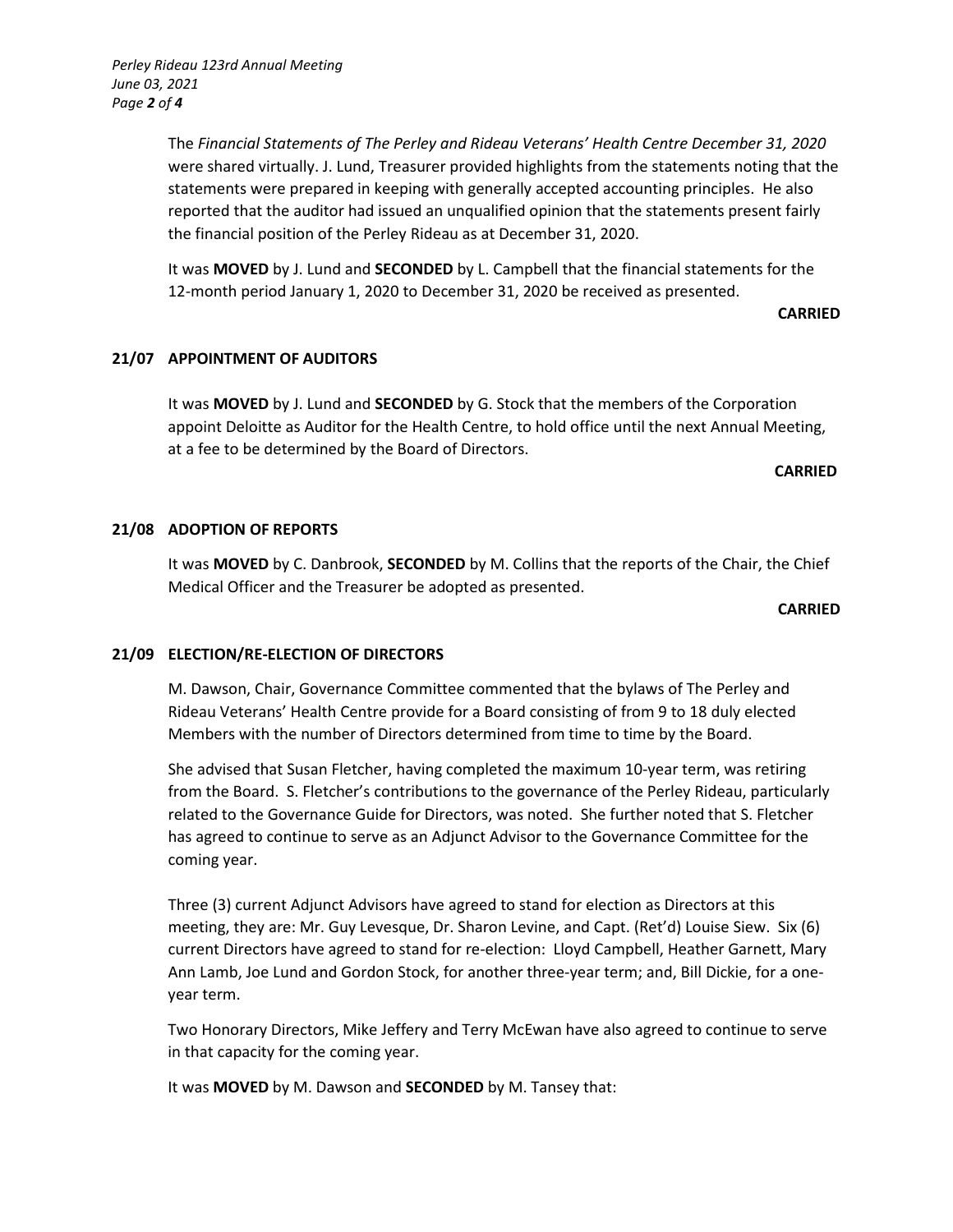Guy Levesque, Dr. Sharon Levine, and Louise Siew be **elected** for a three-year term; and that Lloyd Campbell, Heather Garnett, Mary Ann Lamb, Joe Lund and Gordon Stock be **re-elected** for a three-year term; and that Bill Dickie be **re-elected** for a one-year term; and, that Mike Jeffery and Terry McEwan be **re-appointed** as Honorary Directors for the coming year.

Therefore, the membership of the Board of Directors for The Perley and Rideau Veterans' Health Centre for 2021-2022 will be as follows:

| Kris Birchard      | Mary Ann Lamb          |
|--------------------|------------------------|
| Ron Buck           | Guy Levesque           |
| Lloyd Campbell     | Sharon Levine          |
| Cathy Danbrook     | Joe Lund               |
| Mary Dawson        | Louise Siew            |
| <b>Bill Dickie</b> | Gordon Stock           |
| Heather Garnett    | <b>Margaret Tansey</b> |
| Hans Jung          | David Walden           |

**CARRIED**

# **21/10 AMENDMENT OF CORPORATION BYLAWS**

The Perley and Rideau Veterans' Health Centre Bylaws as amended June 04, 2020 and a recommended amendment to Section 5, (d) (i) Directors was included with the agenda package.

M. Dawson highlighted the amendment that specifies the official start date for Directors as the date when first elected and provides a mechanism for an incumbent Chair of the Board to continue to serve as Chair for a maximum of three consecutive years, not exceeding two years beyond the designated 10 years of service as a Director.

It was **MOVED** by M. Dawson, **SECONDED** by M.A. Lamb that the bylaws be amended as presented.

#### **CARRIED**

# **21/11 RECOGNITION OF SERVICE**

K. Birchard remarked that S. Fletcher was first appointed to the Board of Directors in October 2011 and subsequently elected in June 2012. During her service she served on the Audit and Risk Management Committee, Governance Committee (of which she served as Chair from 2013 – 2016), Executive Committee, Veteran Transition and Strategic Planning Committee and the Special Advisory Group. She also represented the Health Centre on the Foundation Board's Governance Committee. With her retirement, the Board will miss her keen level of discernment but fortunately the Governance Committee will benefit from her continued service as Adjunct Advisor.

As K. Birchard was concluding his term as Chair of the Board, M. Tansey thanked him for his leadership noting that during his three-years as Chair, the Perley Rideau launched the Centre of Excellence in Frailty-Informed Care, opened the Specialized Behavioural Support Unit (SBSU) and